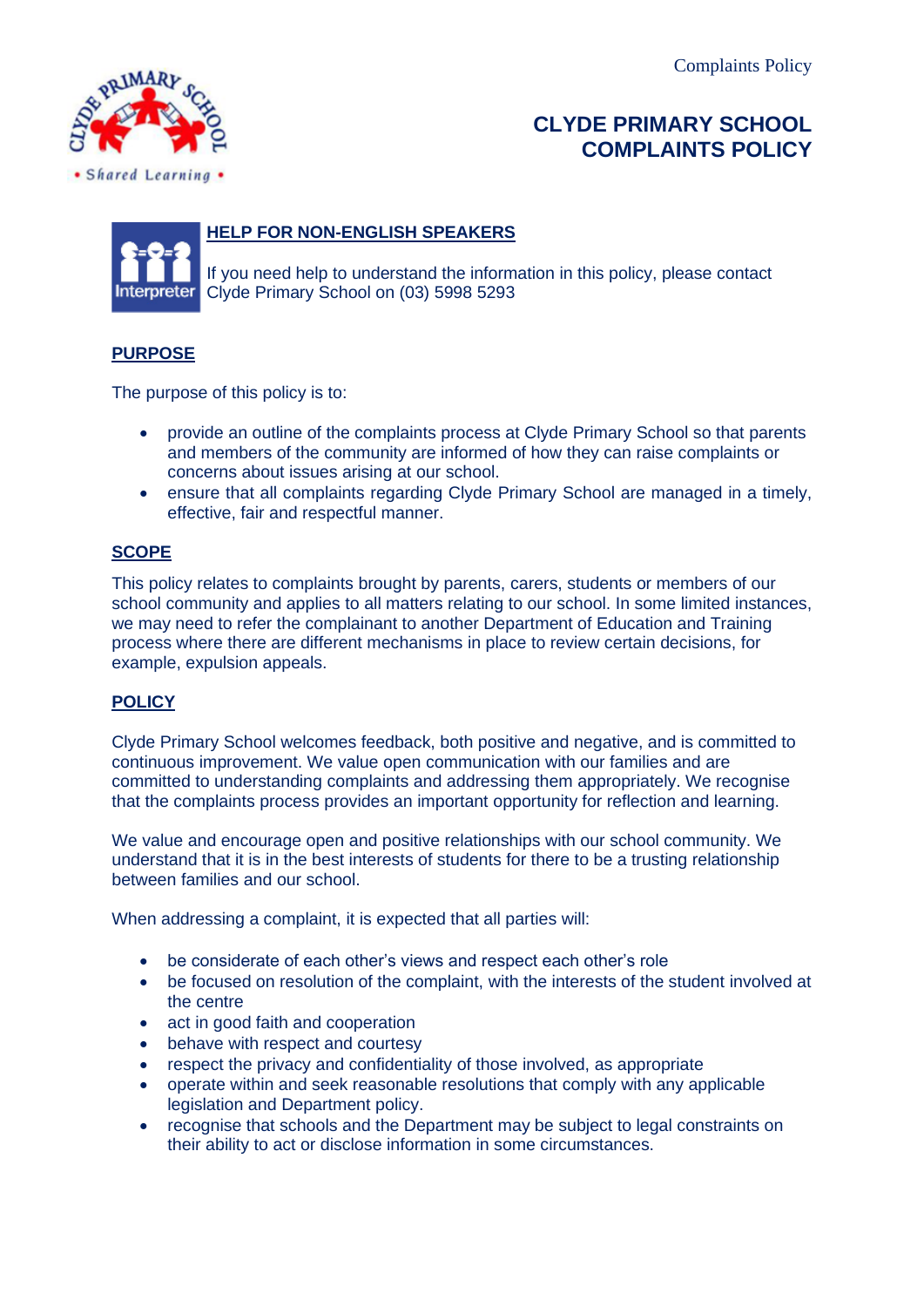## **PREPARATION FOR RAISING A CONCERN OR COMPLAINT**

Clyde Primary School encourages parents, carers or members of the community who may wish to submit a complaint to:

- carefully consider the issues you would like to discuss
- remember you may not have all the facts relating to the issues that you want to raise
- think about how the matter could be resolved
- be informed by checking the policies and guidelines set by the Department and Clyde Primary School (see "Further Information and Resources" section below).

#### **SUPPORT PERSON**

You are welcome to have a support person to assist you in raising a complaint with our school. Please advise us if you wish to have a support person to assist you, and provide their name, contact details, and their relationship to you.

#### **COMPLAINTS PROCESS**

Clyde Primary School is always happy to discuss with parents/carers and community members any concerns that they may have. Concerns in the first instance should be directed to your child's teacher. If concerns are still requiring further assistance, Year Level Coordinators should be contacted. Where possible, school staff will work with you to ensure that your concerns are appropriately addressed.

Where concerns cannot be resolved in this way, parents or community members may wish to make a formal complaint to the Principal or Assistant Principal, or a member of the school's leadership team.

If you would like to make a formal complaint, in most cases, depending on the nature of the complaint raised, our school will first seek to understand the issues and will then convene a resolution meeting with the aim of resolving the complaint together. The following process will apply:

- **Complaint received:** Please either email, telephone or arrange a meeting through the front office with the Principal, Assistant Principal or a member of the school's leadership team to outline your complaint so that we can fully understand what the issues are. We can discuss your complaint in a way that is convenient for you, whether in writing, in person or over the phone.
- **Information gathering:** Depending on the issues raised in the complaint, the Principal, Assistant Principal or nominee may need to gather further information to properly understand the situation. This process may also involve speaking to others to obtain details about the situation or the concerns raised.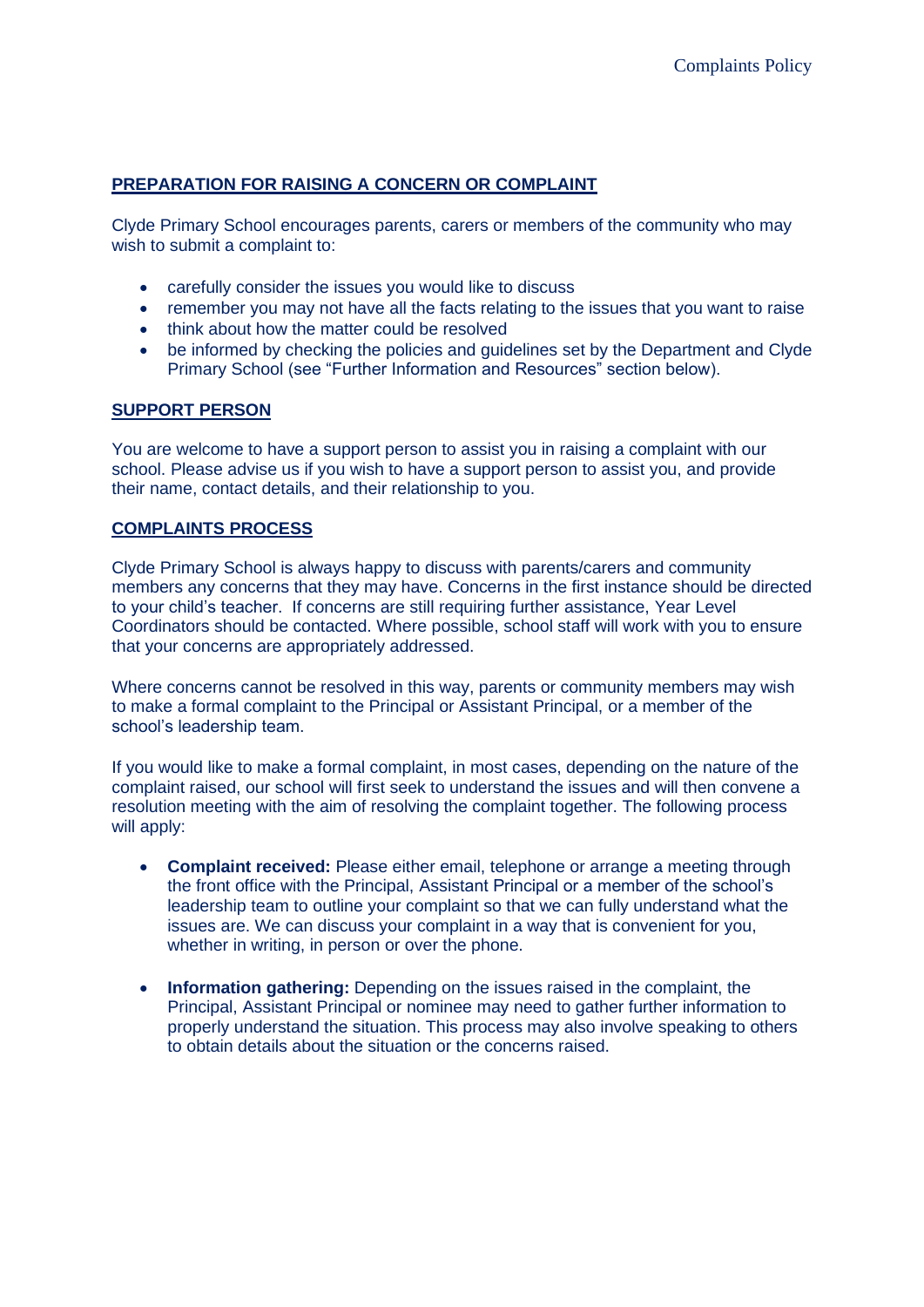- **Response:** Where possible, a resolution meeting will be arranged with the Principal, Assistant Principal or a member of leadership to discuss the complaint with the objective of reaching a resolution satisfactory to all parties. If after the resolution meeting we are unable to resolve the complaint together, we will work with you to produce a written summary of the complaint in the event you would like to take further action about it. In some circumstances, the Principal may determine that a resolution meeting would not appropriate. In this situation, a response to the complaint will be provided in writing.
- **Timelines:** Clyde Primary School will acknowledge receipt of your complaint as soon as possible (usually within two school days) and will seek to resolve complaints in a timely manner. Depending on the complexity of the complaint, Clyde Primary School may need some time to gather enough information to fully understand the circumstances of your complaint. We will endeavour to complete any necessary information gathering and hold a resolution meeting where appropriate within 10 working days of the complaint being raised. In situations where further time is required, Clyde Primary School will consult with you and discuss any interim solutions to the dispute that can be put in place.
- Please note that unreasonable conduct (e.g. vexatious complaints) may need to be managed differently to the procedures in this policy.

## **RESOLUTION**

Where appropriate, Clyde Primary School may seek to resolve a complaint by:

- an apology or expression of regret
- a change of decision
- a change of policy, procedure or practice
- offering the opportunity for student counselling or other support
- other actions consistent with school values that are intended to support the student, parent and school relationship, engagement, and participation in the school community.

In some circumstances, Clyde Primary School may also ask you to attend a meeting with an independent third party, or participate in a mediation with an accredited mediator to assist in the resolution of the dispute.

#### **ESCALATION**

If you are not satisfied that your complaint has been resolved by the school, or if your complaint is about the Principal and you do not want to raise it directly with them, then the complaint should be referred to the South Eastern Victoria Region by contacting: Phone: 1300 338 738

Email: [sevr@education.vic.gov.au](mailto:sevr@education.vic.gov.au)

Clyde Primary School may also refer a complaint to South Eastern Victoria if we believe that we have done all we can to address the complaint.